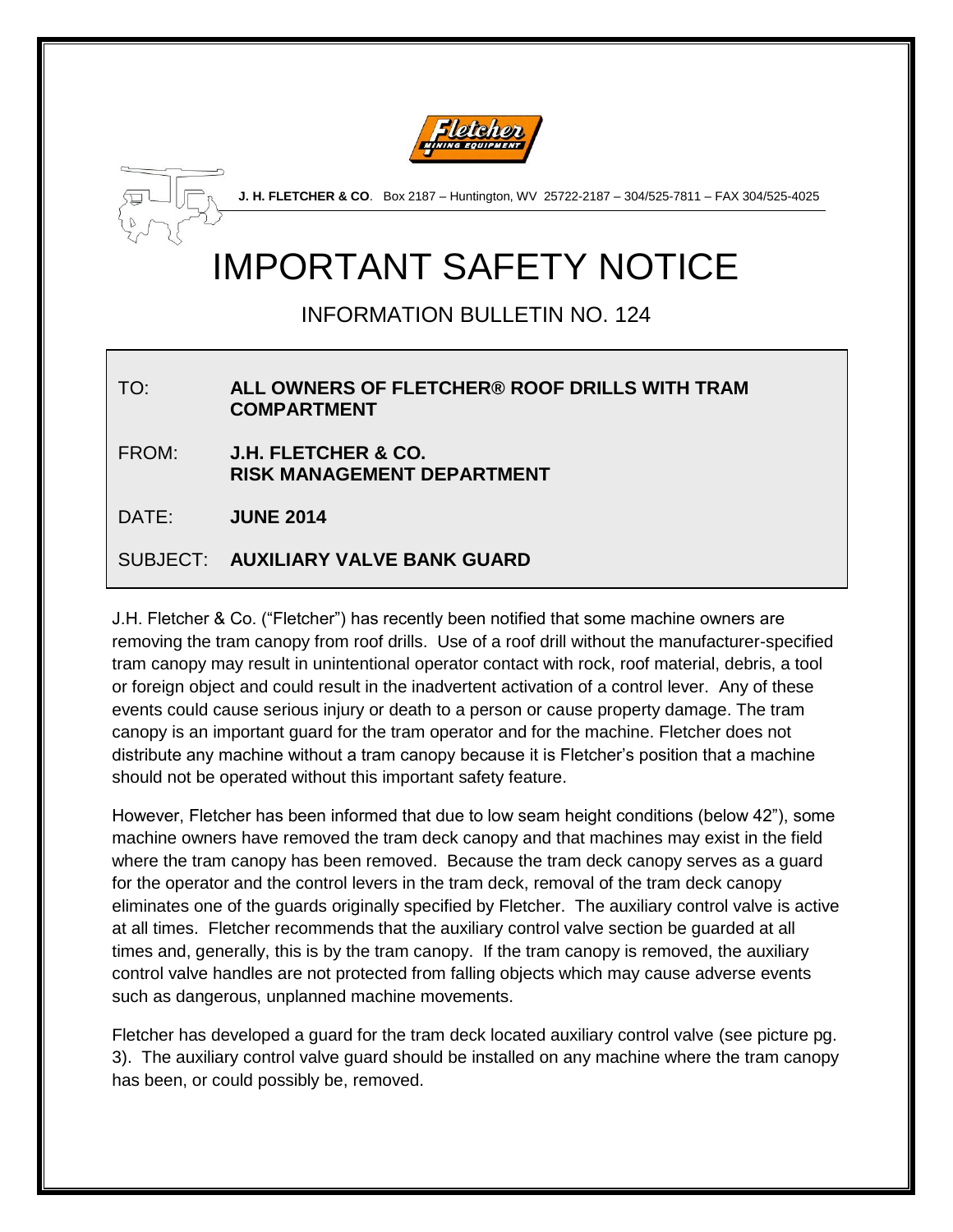Information Bulletin 124 June 2014 Page Two

The tram levers do not need the auxiliary control guard. The tram levers, as originally designed by Fletcher, will not activate without depression of the foot pedal enable switch mounted on the floor of the tram deck (see JHF Informational bulletin #77 for additional details).

If you have removed the tram canopy from your roof drill contact Fletcher to obtain the correct auxiliary valve guard for your machine. This guard should be installed above the auxiliary control valve levers (see photo) at the specified distance from the levers. This guard is a substitute for the protection ordinarily afforded by the tram canopy.

The guard is engraved with information as to the function each valve operates and, specifically, what direction (up/down, in/out) in which each control lever must be activated in order to operate the desired function. **Fletcher reminds owners and maintenance personnel to NEVER change the directional control of any control lever. The direction of machine movement in response to control lever activation should always be in accordance with Fletcher's original design.**

You may order the guard free of charge by contacting Mike Gissel, Customer Service, 304-525- 7811, ext. 250, and providing the serial number of the machine(s) you want to retrofit so that the correct guard for your specific machine can be sent. There is a different guard for machines equipped with vertically-mounted tram deck control levers and those with horizontally-mounted tram deck control levers. The guard that matches the original manufacturer specifications for the tram deck control lever panel on your machine will be supplied.

When you receive the guard, Fletcher recommends the following steps be taken:

- 1. Inspect the existing tram deck control lever panel on the machine. Ensure all handles, pins, cotter keys, etc. that hold each control lever on the valve bank are in good and safe condition. Ensure each control lever moves freely and is spring-returned (returns immediately to neutral when released). Repair any missing, broken or worn control lever parts and any sticking or malfunctioning lever.
- 2. Inspect each control lever. Confirm that the directional control (the direction the machine moves in response to lever activation) matches the directional control in the Fletcher Operator's Manual for the machine. Make sure the control lever placard that describes the machine movement matches the way the machine actually is working. If you do not know the correct directional control or have any question, consult the Operator's Manual or call the Risk Management department at Fletcher.
- 3. Install the guard above the valve bank in accordance with Fletcher's installation instructions. The guard should be installed at a specified distance in relation to the control valves as set forth in the specific installation instructions. Confirm that the directional control for each lever matches the engraving on the guard for each control lever.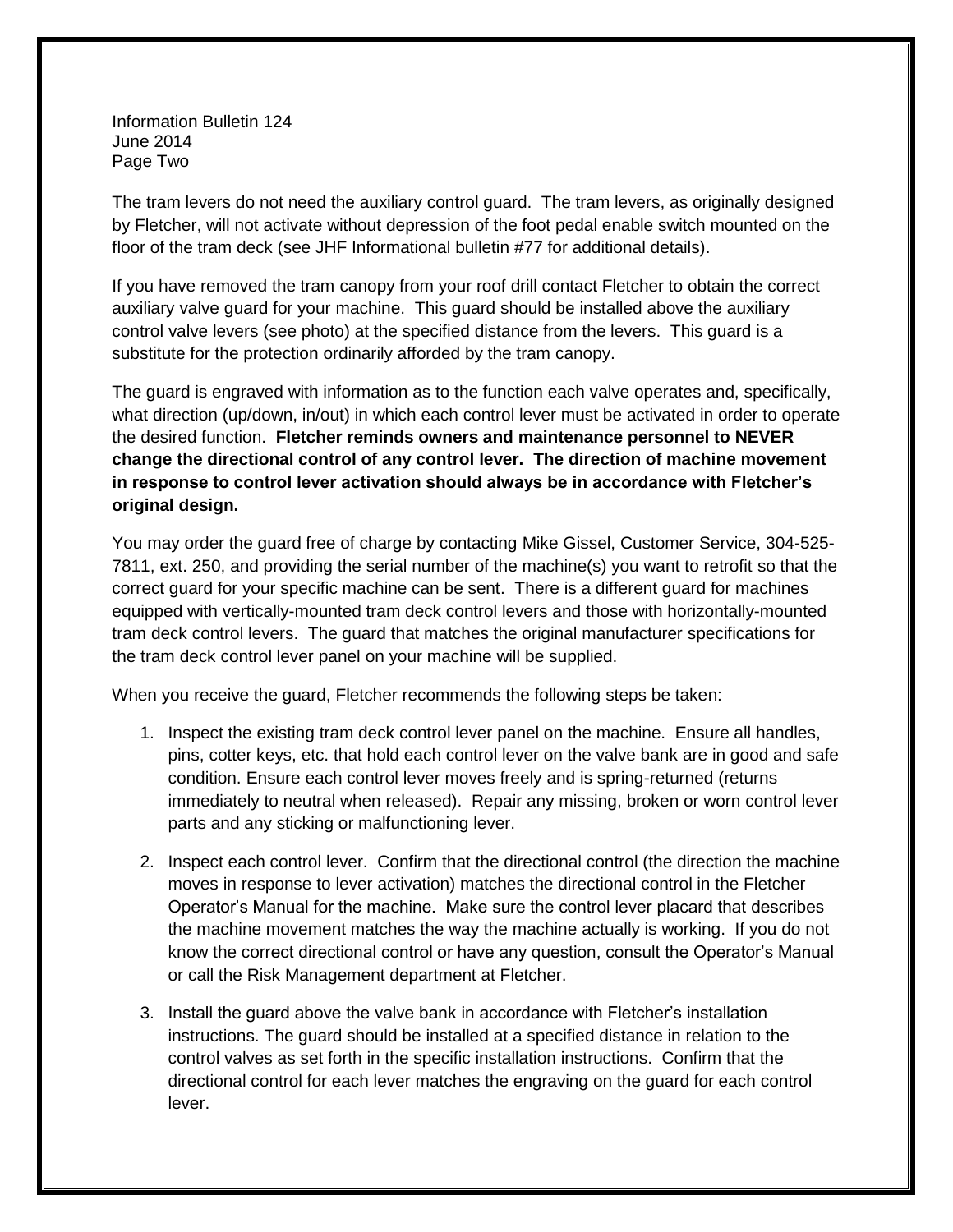Information Bulletin 124 June 2014 Page Three

- 4. Train your personnel about this guard and remind each operator of the functions of each control lever. Remind operators that by removal of the tram deck canopy, there is no protection for the operator for falling roof, rock, debris, tools or supplies that may be on or around the machine. Remind operators to use caution at all times and maintain a look out for falling roof, rock, debris, tools or supplies that may be on or around the machine. Remind operators to avoid over stacking the roof bolting machine with tools or supplies. A roof bolting machine is not and was not designed to be haulage equipment.
- 5. Place the drawing of the guard in the parts book for the specific machine.
- 6. Upon installation of the guard, complete the enclosed form and mail it to our Risk Management department, or email it to us at dcooper@jhfletcher.com.

If you have any questions concerning this bulletin, or on the technical application of this component to your machine, please contact your Fletcher Sales/Service representative.

EXAMPLE OF GUARD ON AUXILIARY VALVE BANK. YOUR MACHINE MAY LOOK DIFFERENT THAN THIS. THE CORRECT GUARD FOR YOUR MACHINE WILL BE SENT WHEN YOU PROVIDE THE SERIAL NUMBER OF YOUR MACHINE UPON ORDERING.



THIS DOCUMENT, WHOLE OR IN PART, MAY NOT BE REPRODUCED IN ANY FORM WITHOUT THE PERMISSION OF J.H. FLETCHER & CO. PUBLICATION OF LESS THAN THIS COMPLETE DOCUMENT COULD BE MISLEADING TO THE READER IF YOU HAVE ANY QUESTIONS, OR TO REQUEST PERMISSION TO REPRODUCE THIS DOCUMENT, CONTACT THE RISK MANAGEMENT DEPARTMENT

**FI FTCHFR®**